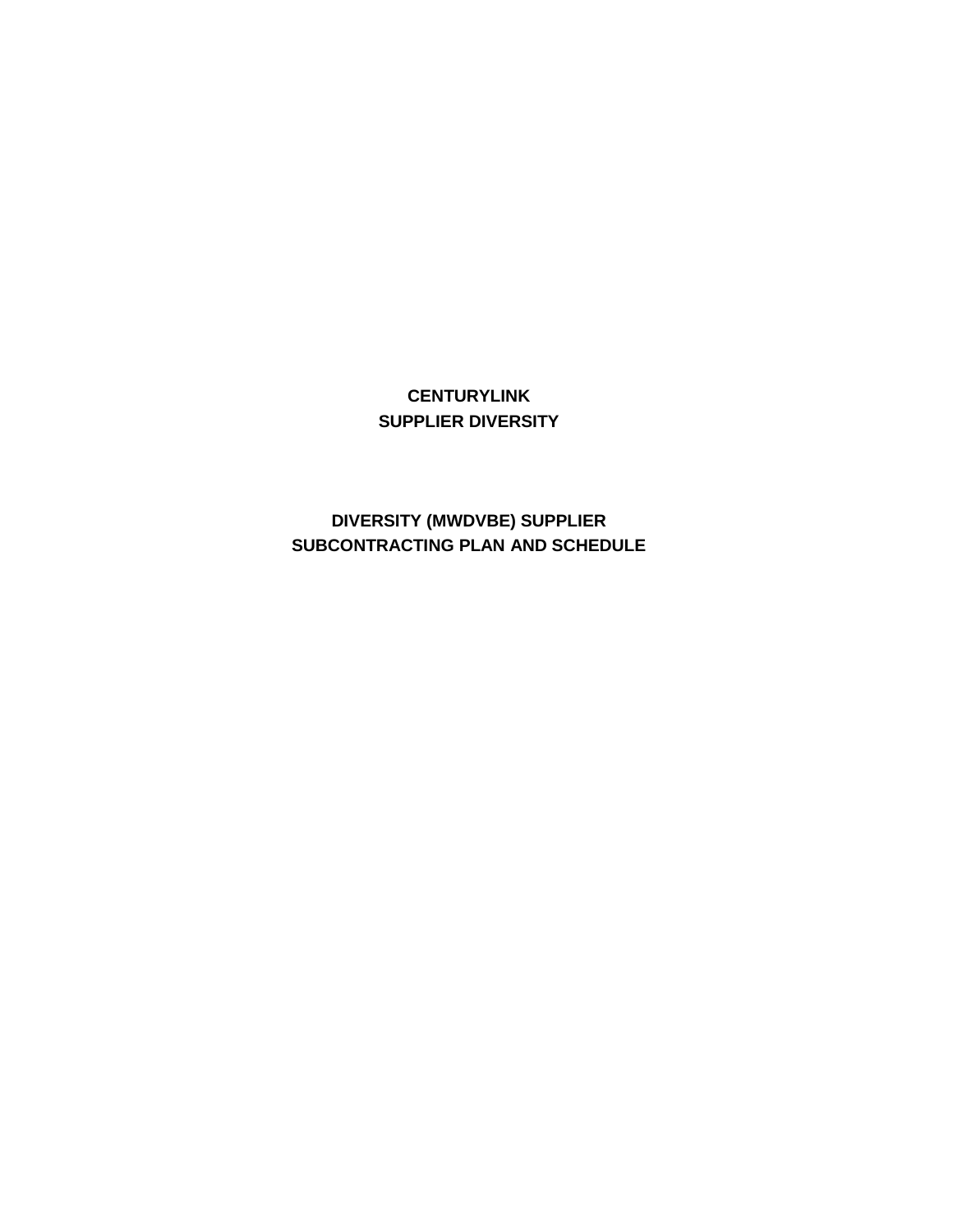# **1. SCOPE**

This Schedule sets forth CenturyLink's supplier diversity policy and Supplier's obligations under that policy. Supplier's obligations include: (1) use of Certified Diverse Suppliers; (2) Creation and submission of Diversity Subcontracting Plan; (2) CenturyLink Quarterly Reports and (3) Reporting compliance as requested. Supplier's Plan and Reports must comply with the attached Exhibits  $1 -$  Diversity Subcontracting Plan,  $2 -$  MWDVBE Definitions and 3 – CenturyLink Approved MWDVBE Certification Agencies.

# **2. POLICY**

CenturyLink's supplier diversity policy requires that Certified Diverse Suppliers will have the maximum practicable opportunity to participate in providing Deliverables and Services to Company to the fullest extent consistent with efficient contract performance.

# **3. DIVERSITY SUBCONTRACTING PLAN**

All prime suppliers that provide services/products to CenturyLink that result in spend equal to or greater than \$1,000,000 in a calendar year must submit a Diversity Subcontracting Plan within 45 days of the effective date of the appropriate contract. Supplier must submit to CenturyLink either a Master Diversity Subcontracting Plan or an Individual Diversity Subcontracting Plan. A Diversity Subcontracting Plan must contain the following components:

- Supplier's Contract Number and/or Statement of Work (SOW) Number
- Supplier's Diversity policy statement
- Utilization Requirements and/or target goal percentage
- Description of operational services and/or supplies to be subcontracted.
- Methods used to identify and locate Certified Diverse Suppliers
- Methods used to develop Utilization Requirements
- Efforts to provide subcontracting opportunities to Certified Diverse Suppliers
- Record keeping requirements
- Diversity Subcontracting Plan administrator's name and description of duties
- See attached Exhibit  $1 -$  Diversity Subcontracting Plan

# **4. UTILIZATION GUIDELINES**

Under the Diversity Subcontracting Plan, a Supplier should attempt to meet a minimum Utilization Requirement of 15%, either annually or, for the specific term of the Contract. The Utilization Requirement will consist of the following percentages: 7% minority, socially and economically disadvantaged small business, 5% women-owned small business concerns, and 3% service-disabled veteran-owned small business concerns. See attached Exhibit 2 – MWDVBE Definitions and Exhibit 3 – CenturyLink Approved MWDVBE Certification Agencies.

# **5. GOOD FAITH EFFORT**

Supplier must make a good faith effort to meet its Utilization Requirements. If Supplier is not meeting its Utilization Requirements, Supplier must provide to CenturyLink documentation of its efforts to obtain the Utilization Requirements. If CenturyLink reasonably determines that Supplier has not made a good faith effort (i.e. willfully or intentionally failing to comply with its Diversity Plan), Company will provide Supplier written notice that Supplier is in material breach of this Schedule.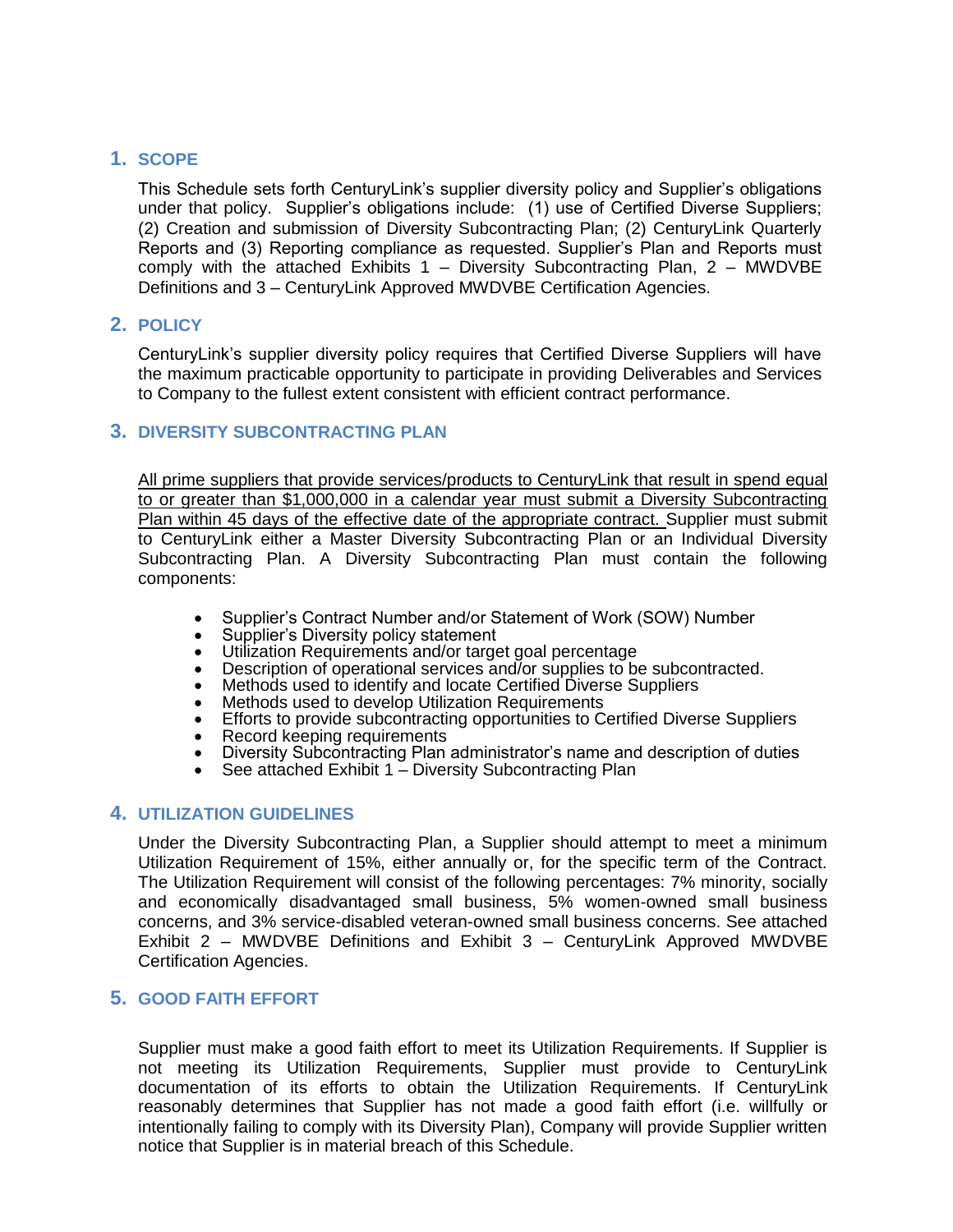# **6. REPORTING**

Supplier will submit quarterly electronic reports of all Deliverables and Services provided by or through its Certified Diverse Suppliers to meet Supplier's Utilization Requirements under this Schedule.

- a. Supplier must submit its reports quarterly using Company's Online Reporting Tool providing 2nd Tier Direct and/or Indirect Spend.
- b. The Direct 2nd Tier Spend data will include the name, address, classification, and Deliverable or Service provided by each Certified Diverse Supplier during the relevant quarter.
- c. The Indirect 2nd Tier Spend Report involves a calculation to determine the Company share of Supplier's use of Certified Diverse Suppliers. Supplier shall maintain the following records, which shall be open to CenturyLink's inspection or audit:
	- Documentation of MWDVBE Subcontractor's certification
	- Source lists for MWDVBE firms
	- Organizations contacted for potential subcontracting relationship Documentation to Support award data

#### **7. United States Small Business Administration (USSBA) SURVEYS**

- a. Supplier agrees to cooperate in any studies or surveys that may be conducted by the United States Small Business Administration or other agency of the United States to determine the extent of Supplier's compliance with this Supplier Diversity Schedule.
- b. Supplier will submit Standard Form 294, Subcontracting Report for Individual Contracts, and Standard Form 295, Summary Subcontract Report, as may be specified by the United States Small Business Administration.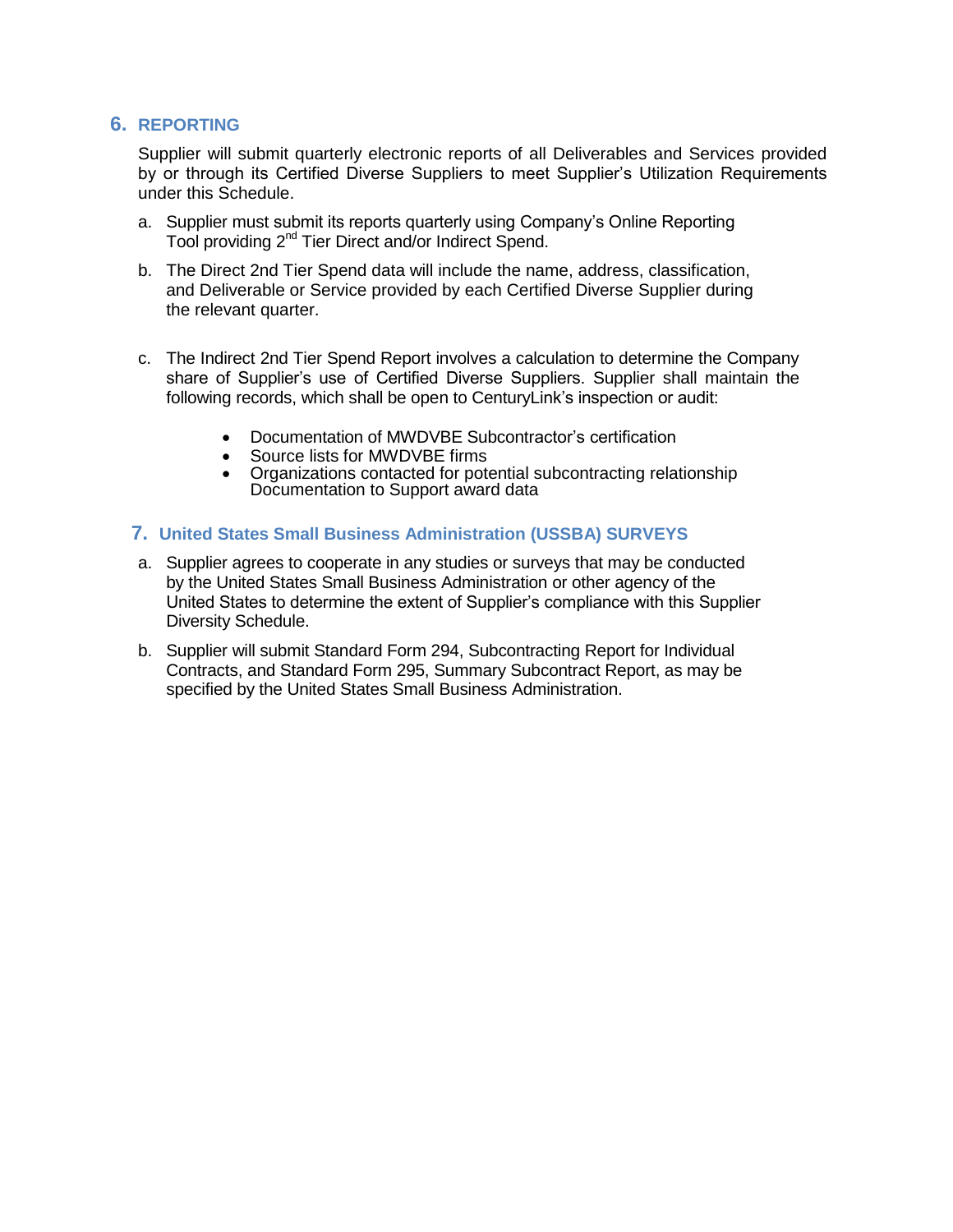### **Exhibit 1 CENTURYLINK DIVERSITY (MWDVBE) SUBCONTRACTING PLAN**

Supplier's obligations include: (1) use of Certified Diverse Suppliers; (2) Creation and submission of Diversity Subcontracting Plan; (2) CenturyLink Quarterly Reports and (3) Reporting compliance as requested. Supplier's Plan and Reports must comply with the attached Exhibits 1 – Diversity Subcontracting Plan, 2 – MWDVBE Definitions and 3 – CenturyLink Approved MWDVBE Certification Agencies.

Contract/SOW # Business Unit

Supplier Name \_\_\_\_\_\_\_\_\_\_\_\_\_\_\_\_\_\_\_\_\_\_\_\_\_\_\_\_ Sourcing Manager \_\_\_\_\_\_\_\_\_\_\_\_\_\_\_\_\_\_\_\_

Will utilize minority/women/service and/or disabled veteran owned businesses (MWDVBE's) for: (Add services or products provided to CenturyLink)

#### *Check box if your company is a minority/woman/service disabled veteran-owned business*

#### *\*(exempt from plan requirement with proof of certification status)*

Suggested subcontracting goal for MWDVBE utilization is 15% of total contract value. Supplier strives to provide expanded and new opportunities to increase total expenditures with MWDVBE suppliers.

Name/address/phone number of Supplier's Diversity/AP Finance Administrator:

Supplier agrees to identify certified MWDVBE subcontractors by utilizing the certifying agencies in their region and maintain on file MWDVBE utilization data, records and reports for a minimum period of three (3) years from the date of termination/expiration for the above referenced contract.

Supplier agrees to execute the subcontract plan upon contract approval. Send a copy of the plan to CenturyLink Supplier Diversity, supplier diversity@CenturyLink.com and to the Strategic Sourcing Manager with whom Supplier has conducted business.

To assist CenturyLink with complying with MWDVBE subcontracting goals, if Supplier currently provides any reports tracking the use of Diverse suppliers in the provision of products, goods or services, to any other customer, subject to confidentiality or other legal/contractual obligations or requirements, Supplier will provide these reports to CenturyLink when requested. Supplier will also access CenturyLink's online Tier 2 report system to electronically provide the requested data on a quarterly basis.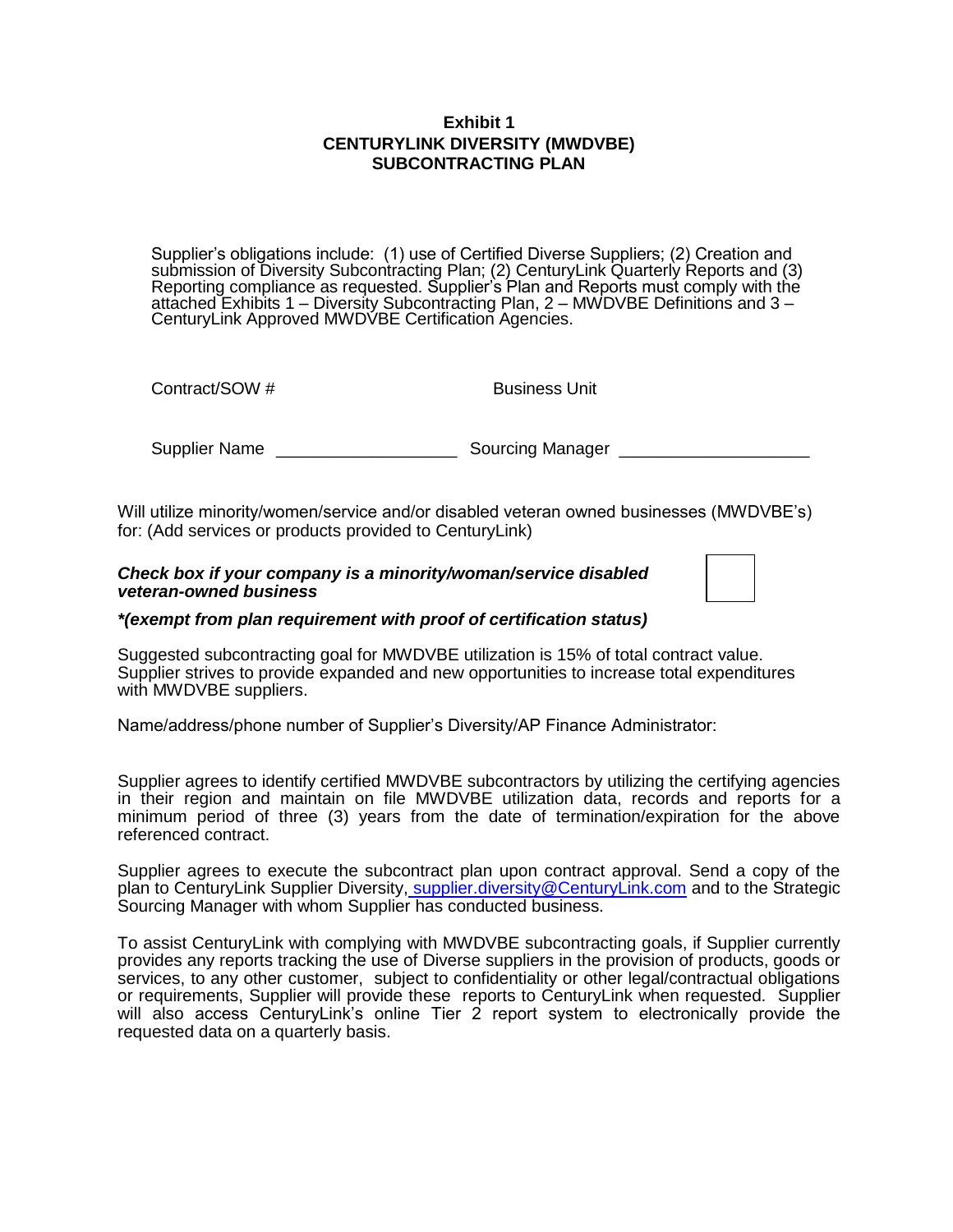# **Exhibit 2 MWDVBE DEFINITIONS**

CenturyLink uses the definitions developed by the National Minority Supplier Development Council for the purpose of identifying minority-owned businesses

- **1.** Prime Supplier is described as a (1) for profit business, and (2) ethnically non-minority owned or controlled enterprise regardless of size, has headquarters and/or wholly owned subsidiaries that is physically located in the United States or its trust territories, which CenturyLink pays/spends \$1,000,000 or more in a calendar year (January-December) and is owned, operated or controlled by an ethnically non-minority chairperson, president or chief executive or operating officer.
- **2.** Certified Ethnic Minority-Owned Business Enterprise (MBE)is described as a womanowned business enterprise (WBE) or a service and/or disabled veteran-owned business enterprise (S/DVBE) is a for-profit enterprise, regardless of size, physically located in the United States or its trust territories, owned, operated or controlled by persons with an ethnic minority, woman or service disabled veteran status with 51% ownership and control, whether the business is publicly or privately held. If publicly held, 51% of the stock must be held by the minority, women or service disabled veteran members.
- **3.** Ethnic Minority consists of an individual whose bloodline is at least one-quarter or 25% minimum of the following:

**African American** – US citizen having origins with any Black racial groups of Africa excluding Northern Africa and Persian Gulf regions

**Hispanic American** – A US citizen of true-born Hispanic heritage, from any of the Spanish speaking areas of Central, South and Latin America, Mexico, and the Caribbean excluding Portugal and Spain

**Native American** – A person who is American Indian, Eskimo, Aleut or Native Hawaiian and regarded as such by the community of which the person claims to be a part. Native Americans must be documented members of a North American tribe, band or otherwise organized group of native people who are indigenous to the continental United States and proof can be provided through a Native American Blood Degree Certificate (i.e., tribal registry letter, tribal roll register number)

**Asian-Pacific American** – US citizen whose origin is Japan, China, Taiwan, Korea, Vietnam, Laos, Cambodia, Samoa, the Philippines, Guam, the U.S. trust territories of the Pacific or the Northern Marianas.

**Asian-Indian American** – US citizen whose origin is India, Pakistan or Bangladesh

**4.** Woman and service and/or disabled veteran owned business enterprise must fall under the following definitions:

**Woman-owned Enterprise** – A business that is 51 percent owned and/or daily operations are controlled by one or more women that are U.S. citizens.

**Service Disabled Veteran-owned Enterprise** – A business that is 51 percent owned and/or controlled by veterans with a disability that is service connected (disability was incurred or aggravated in the line of duty while active in military, naval or air service).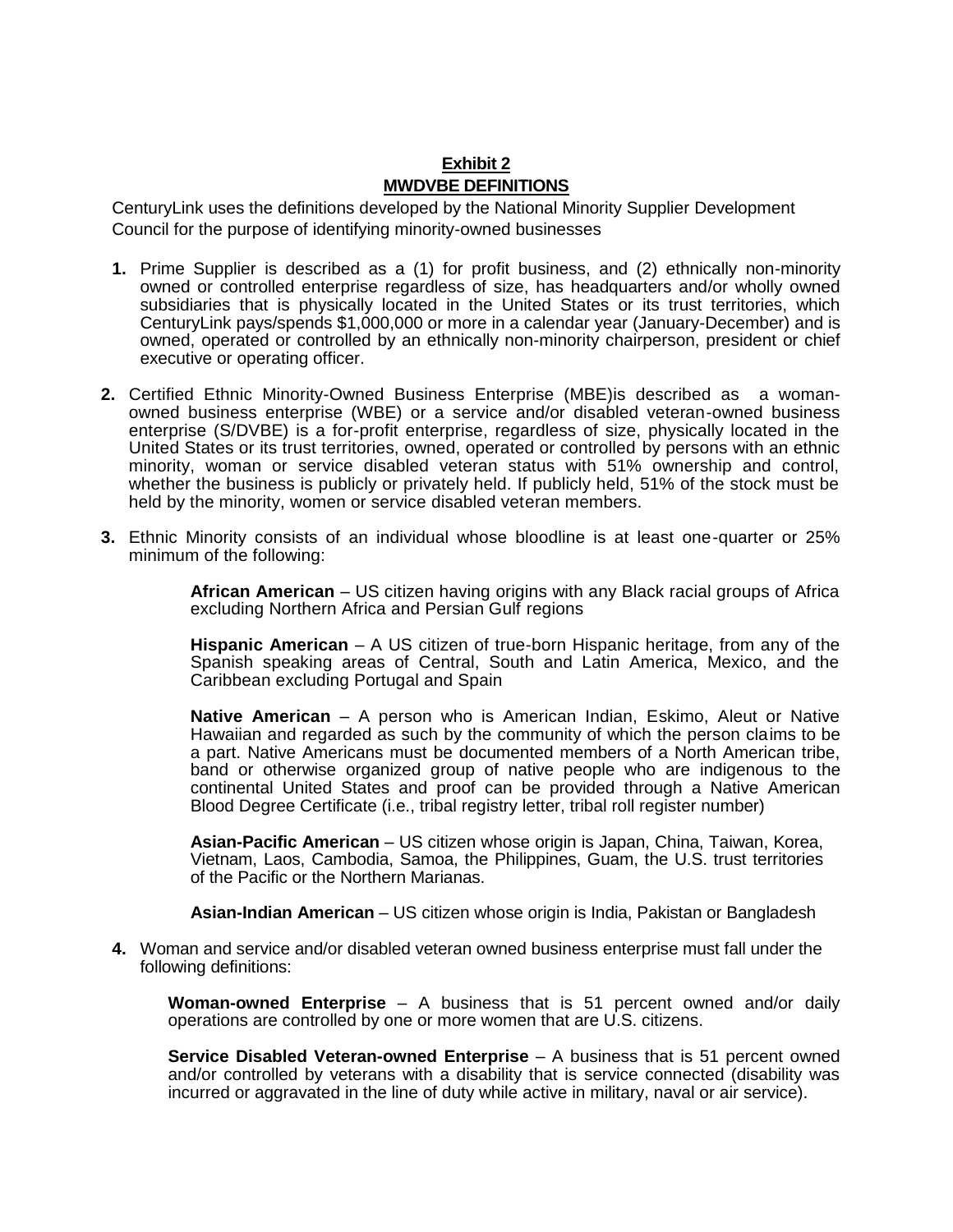In addition, CenturyLink uses the following definitions for the purpose of identifying accepted small business enterprises:

- **5. Small Disadvantaged Business (SDB**) A business that is 51 percent unconditionally owned by one or more individuals who are both socially and economically disadvantaged (ethnic minority/ physically disabled) AND qualifies as a small business under the size standards in 13 CFR part 121.
- **6. Certified 8 (a) firm**  A firm owned and operated by socially and economically disadvantaged individuals AND eligible to receive federal contracts under the Small Business Administration's 8(a) Business Development program.
- **7. Certified Hub-Zone** A firm operating in a government certified historically under-utilized business zone.

**8. "Certified Diverse Supplier"** means a supplier that has been certified by a qualified independent third party agency as a "minority-owned small business", "service-disabled veteranowned small business," a "HUB Zone small business," a "small disadvantaged business," a "women-owned small business" or a small business that is controlled by one or more "socially and economically disadvantaged individuals," as those terms are used in 48 C.F.R. 2.101 or 13 C.F.R. 124.1003.

**9. "Direct 2nd Tier Spend Report"** is used when Supplier can directly relate payments made to a Certified Diverse Supplier to the Deliverables or Services being provided under the Agreement.

**10. "Diversity Subcontracting Plan"** is a plan to carry out the policy of providing Certified Diverse Suppliers the maximum practicable opportunity to participate in providing Deliverables and Services to the fullest extent consistent with efficient contract performance.

**11. Indirect 2nd Tier Spend Report"** is used when Supplier cannot directly relate payments made to a Certified Diverse Supplier to the Deliverables or Services being provided under the Agreement.

**12. "Individual Diversity Subcontracting Plan"** is a subcontracting plan that Supplier has developed specifically to meet the Certified Diverse Supplier Utilization Requirements of this Agreement.

**13. "Master Diversity Subcontracting Plan"** is a subcontracting plan that Supplier has developed to meet the internal supplier diversity utilization goals that Supplier has already established.

**14. "Utilization Requirements"** means the target percentages for Supplier's use of Certified Diverse Suppliers (minority, women, or disabled veteran) in providing Deliverables and Services.

**15. "WMLGBTBE"** means a women-owned, minority-owned and/or LGBT-owned business enterprise. Under these rules, a woman, a minority and/or LGBT person owning such an enterprise must be either U.S. citizens or legal aliens with permanent residence status in the United States.

**16. "WMDVLGBTBE"** means a women-owned, minority-owned, disabled veteran-owned and/or LGBT-owned business enterprise.